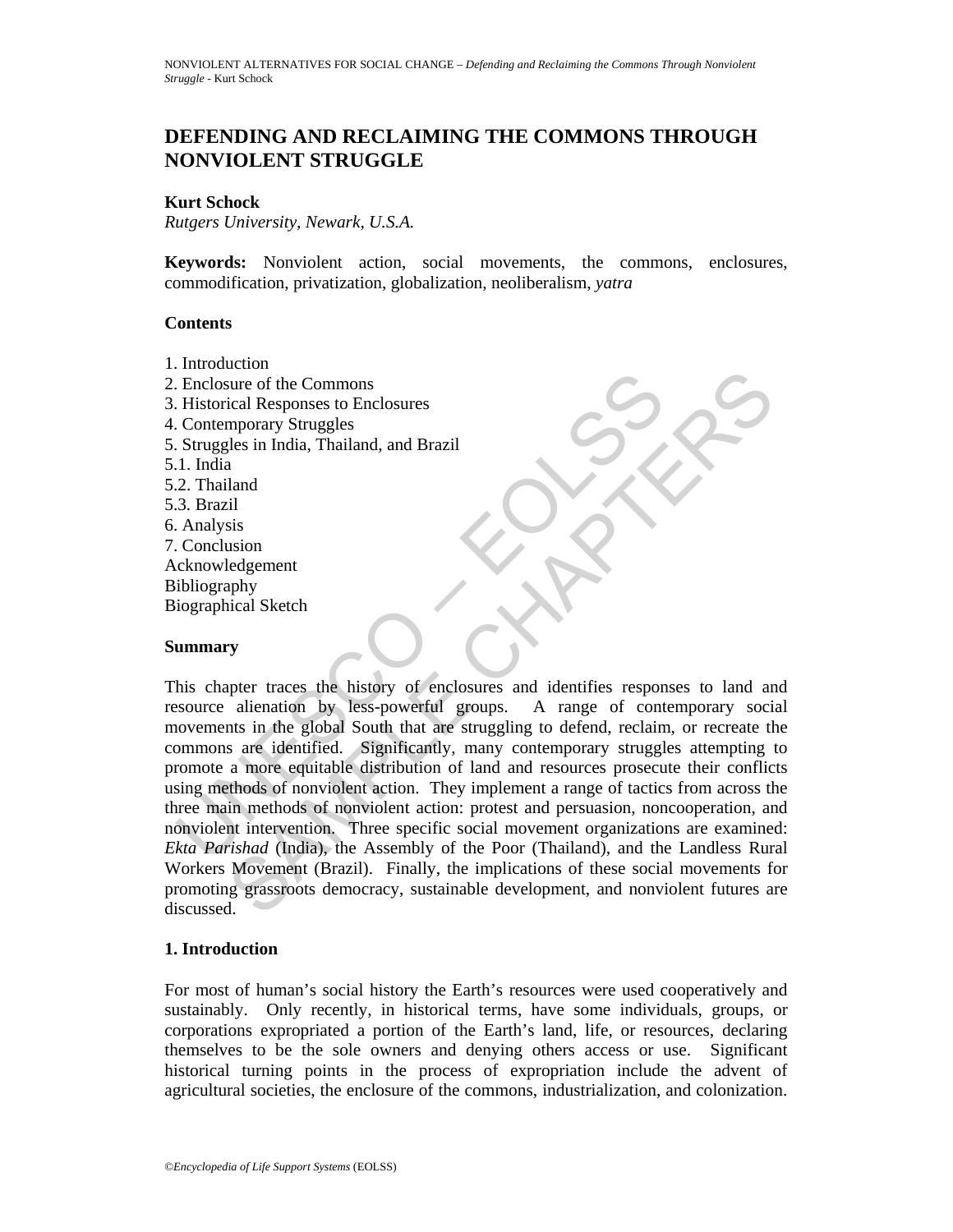Neoliberal globalization, which has developed over the last quarter of the  $20<sup>th</sup>$  century, can be considered a continuation and intensification of the process of expropriation. Each of these historical turning points led to the dispossession of people from access to or control over land and natural resources. The more recent of these historical processes (enclosures of the commons, industrialization, colonization, and neoliberalism) have also decreased the autonomy of people by making them more dependent upon selling their labor and purchasing goods in order to survive.

Expropriations and enclosures have generated resistance in one form or another, from evasive everyday forms of resistance to outright violent rebellion. Over the last quarter of the  $20<sup>th</sup>$  century, numerous resistance movements have emerged throughout the world with goals of defending or reclaiming the commons. Significantly, the prevailing strategic tendency of most contemporary struggles is the implementation of methods of nonviolent action.

In this chapter, the history of enclosures and responses to enclosures by less-powerful groups are briefly traced. Then, a range of contemporary social movements in the global South that are struggling to defend or reclaim the commons are identified, and specific movements from India, Thailand, and Brazil are examined. Finally, the implications of these movements for developing social alternatives are discussed.

# **2. Enclosure of the Commons**

rategic tendency of most contemporary struggles is the implementation<br>violent action.<br>
In this chapter, the history of enclosures and responses to enclosures<br>
roups are briefly traced. Then, a range of contemporary social tendency of most contemporary struggles is the implementation of methods on<br>taction.<br>In action.<br>
In a contemporary struggles is the implementation of methods content<br>
the methody traced. Then, a range of contemporary socia The commons refers to land and resources held in common and collectively managed by a local community. The commons regime refers to the set of norms and rules adhered to by members of the community concerning the use of the commons. The commons regime embodies social relations based on interdependence, cooperation, and democratic and consensual decision-making. Under a commons regime, any one party is prevented from using the commons in a manner that would benefit it at the expense of others. Thus, expropriating more than one's fair share, using the commons in an unsustainable manner, and environmental degradation are averted.

While the abstract concept of land ownership emerged with the transition from hunting and gathering societies to agricultural societies around 10000 years ago, the enclosure of the commons, that is, the taking of common land for private commercial use, can be traced back to the thirteenth century England. Enclosures intensified during the fifteenth and sixteenth centuries as landowners realized that sheep farming, for example, was more profitable than extracting tribute from peasants. As a result, peasants were evicted from the commons, sometimes in a very violent manner, and the land became private property. As England industrialized and market relations intensified, the rate of enclosures increased. Similar processes of enclosure subsequently occurred in other European nations as they underwent industrialization.

During the era of European colonization, from the sixteenth into the twentieth century, the process of enclosure, the commodification of land and resources, and the dominance of market relations spread throughout the world. In the post-colonial era following the Second World War, the United States government, through the World Bank and the International Monetary Fund (IMF), encouraged policies that opened up developing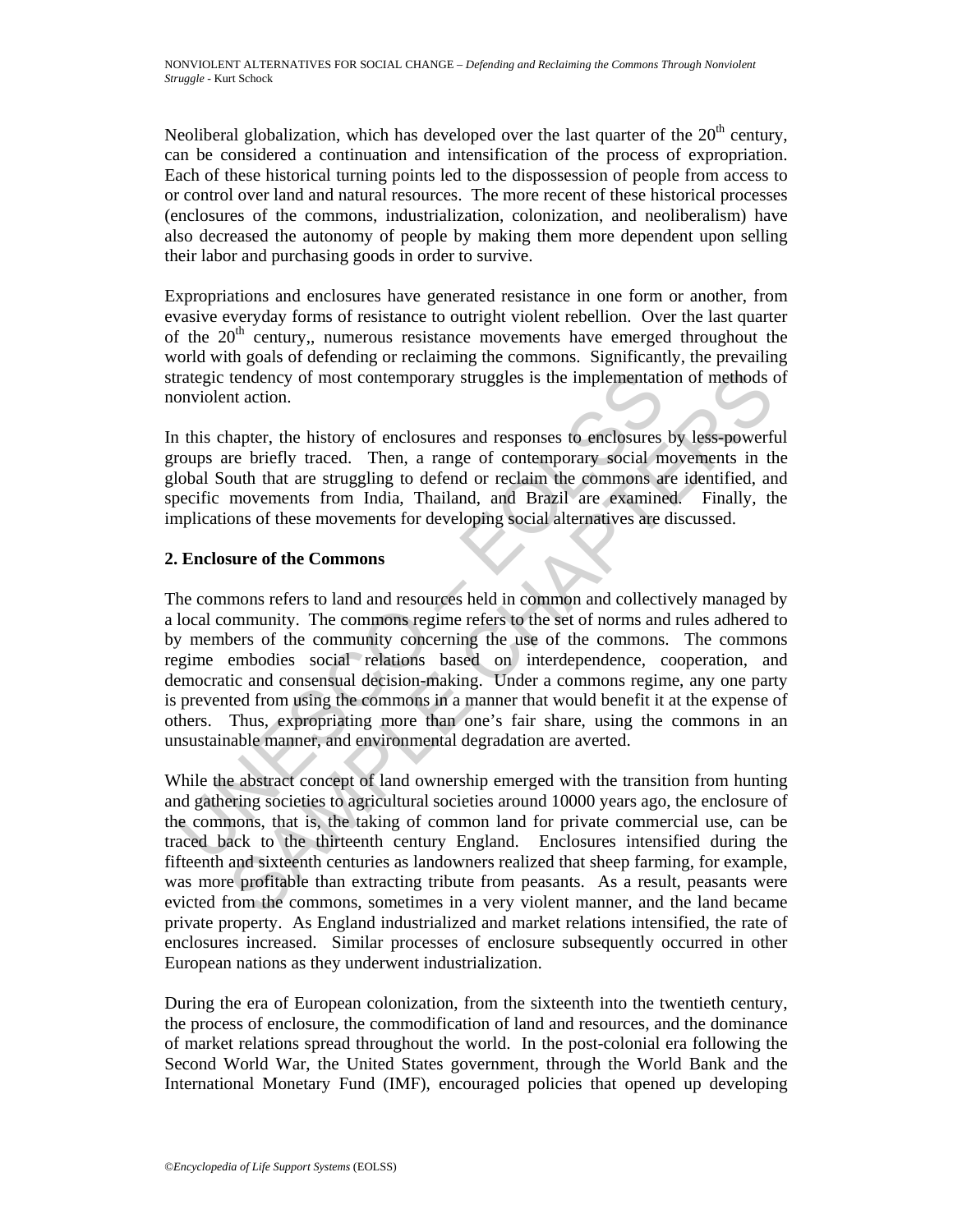countries to the operations of transnational corporations. Alternatively, countries within the socialist bloc closed their markets to transnational corporations and implemented centralized state-run planning and development policies. In both cases, however, the effect of these policies implemented in the name of 'national development' was to further erode the commons and to consolidate the power of national elites who gained increasing control over a country's land and resources.

rade-Related Aspects of Intellectual Property Rights (TRIPS) agreem<br>rade-Related Aspects of Intellectual Property Rights (TRIPS) agreem<br>isocorered or genetically modified. Thus, for example, seeds devel<br>discovered in the b clated Aspects of Intellectual Property Rights (TRIPS) agreement of the Worl<br>ganization (WTO), corporations are allowed to patent life forms that they have<br>ced' or genetically modified. Thus, for example, seeds developed b In the current era of neoliberal economic globalization from the 1980s onward, novel forms of enclosure have emerged. As a result of structural adjustment programs and pressures from governments of the most developed countries, public goods, such as water and electricity, and public services, such as health, education, communications, and transportation are being privatized in less-developed countries. According to the Trade-Related Aspects of Intellectual Property Rights (TRIPS) agreement of the World Trade Organization (WTO), corporations are allowed to patent life forms that they have 'discovered' or genetically modified. Thus, for example, seeds developed by peasants can be slightly altered through genetic engineering and patented, thus transforming them into the private property of corporations. Moreover, the knowledge of indigenous peoples about beneficial uses of plants can be patented by corporations. Some refer to this form of privatization as 'biopiracy.' The current wave of privatizing knowledge and information is often referred to as the 'new' or 'second' enclosures.

Thus four stages of expropriations can be discerned. First was the enclosure of the commons in industrializing countries. Second was the colonization of land throughout the world by European powers. Third, was the era following World War II in which 'national development' policies were implemented in either a capitalist or socialist version. Fourth, from the 1980s onward, neoliberal policies have been implemented that further promote the privatization of land, resources, and public goods and services, as well as lead to novel enclosures of common knowledge, information, and life forms.

Elaborate ideologies have been developed to either justify or to condemn processes of enclosure, privatization, and the commodification of land and resources. Enclosures and the expropriation of land and resources, violent or otherwise, have been justified by ideologies of the dominant groups which have drawn on distorted notions of the superiority of whites, Christianity, or capitalist market relations. Political and legal mechanisms have been developed to institutionalize these processes.

For example, with the development of capitalist market relations, landowners used the concept of *terra nullius*, or empty land, to justify the enclosure of the commons. According to this concept, if land was not being used to produce marketable commodities, then those who could 'improve' the land by making it 'productive' had the right to take the land. The concept of *terra nullius* served two purposes; it denied the prior rights of land use to the original inhabitants, and it obscured the natural regenerative and sustainable processes of the Earth and nature. The current hegemonic ideology used to justify enclosures is 'globalism,' which maintains that free markets, deregulation, and privatization will lead to global democracy and economic development. Increases in inequality resulting from neoliberal policies, it is claimed, are temporary and will eventually be offset by economic prosperity for all.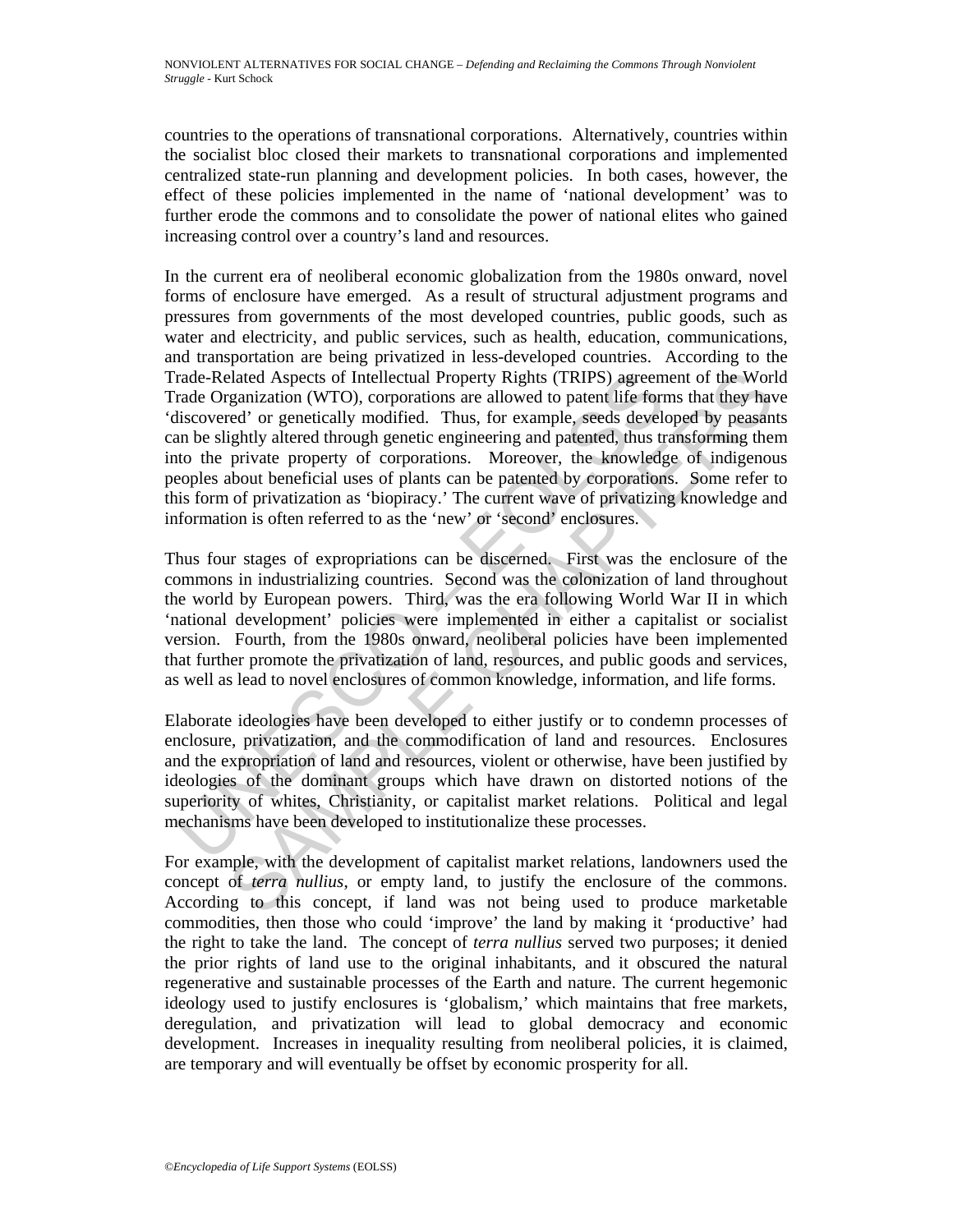The very same processes of enclosures, privatization, and commodification have also been condemned by those who suffer the negative consequences or by those who recognize the negative consequences that these processes may have for society as a whole. Critics claim that the elimination of commons regimes undermines social relations and cultural patterns that prevent any one group within the community from monopolizing power and imposing its will upon others. As land and resources are commodified, individual gain and the profit motive take precedence over cooperation and collective well-being. As profits take precedence over sustainable land use, the degradation of the environment intensifies Intensive and often unsustainable land use practices become defined as 'development' and 'progress,' while sustainable land use is labeled as 'unproductive' and 'primitive.'

# **3. Historical Responses to Enclosures**

Throughout history, groups whose common land was enclosed and who were denied access to natural resources responded in a variety of ways. They moved to more isolated areas outside the control of landlords or states, they worked as sharecroppers or wage laborers on privatized landholdings, or they migrated to cities where they exchanged labor for wages. Marginalized peoples sometimes organized and attempted to influence economic and land use policies through institutional political and legal channels. However, these attempts often failed due to the biases of institutional political and legal relations that reflect the interests of the dominant classes.

**Example 16** Historical Responses to Enclosures<br>
hroughout history, groups whose common land was enclosed and<br>
creess to natural resources responded in a variety of ways. They<br>
olated areas outside the control of landlords **Teal Responses to Enclosures**<br>
cival Responses to Enclosures<br>
out history, groups whose common land was enclosed and who were denies<br>
natural resources responded in a variety of ways. They moved to more<br>
areas outside the Various forms of resistance have also been implemented in response to enclosures. One type is referred to as 'everyday forms of resistance.' These methods entail low profile and evasive actions, such as foot-dragging, tax evasion, and poaching, that while enhancing a culture of resistance, fall well short of outright collective defiance. Another form of resistance is violent rebellion whereby threatened groups take up arms to defend their interests or to attack the expropriators. Early seventeenth century England, for example, was characterized by open rebellion against enclosures in large areas of the countryside. And in parts of Central America, for example, Indian rebellions have occurred on a regular basis since the Spanish conquest in the early sixteenth century. Typically, violent rebellions by peasants, the landless or indigenous peoples have been suppressed by the superior violence of the state. Nevertheless, there have been some notable exceptions in which peasants and the landless were major actors in successful armed revolutionary movements, such as in the Mexican, Russian, and Chinese Revolutions. There have also been wars of national liberation against imperial powers that were successfully waged through violent methods, such as in Algeria and Vietnam. However, once these struggles were won, land and the control over resources tended to become concentrated into the hands of the state or the nation's elite.

Nevertheless, throughout the world and especially in the global South, struggles over land and resources and attempts to defend or reclaim the commons continue to be waged. While everyday forms of resistance are commonplace, and violent rebellions break out on occasion, an increasing number of contemporary struggles are being prosecuted through methods of nonviolent action. Although nonviolent action has been used in struggles against oppression and injustice throughout history, it was not until the twentieth century that it was clearly conceptualized as a method of collective social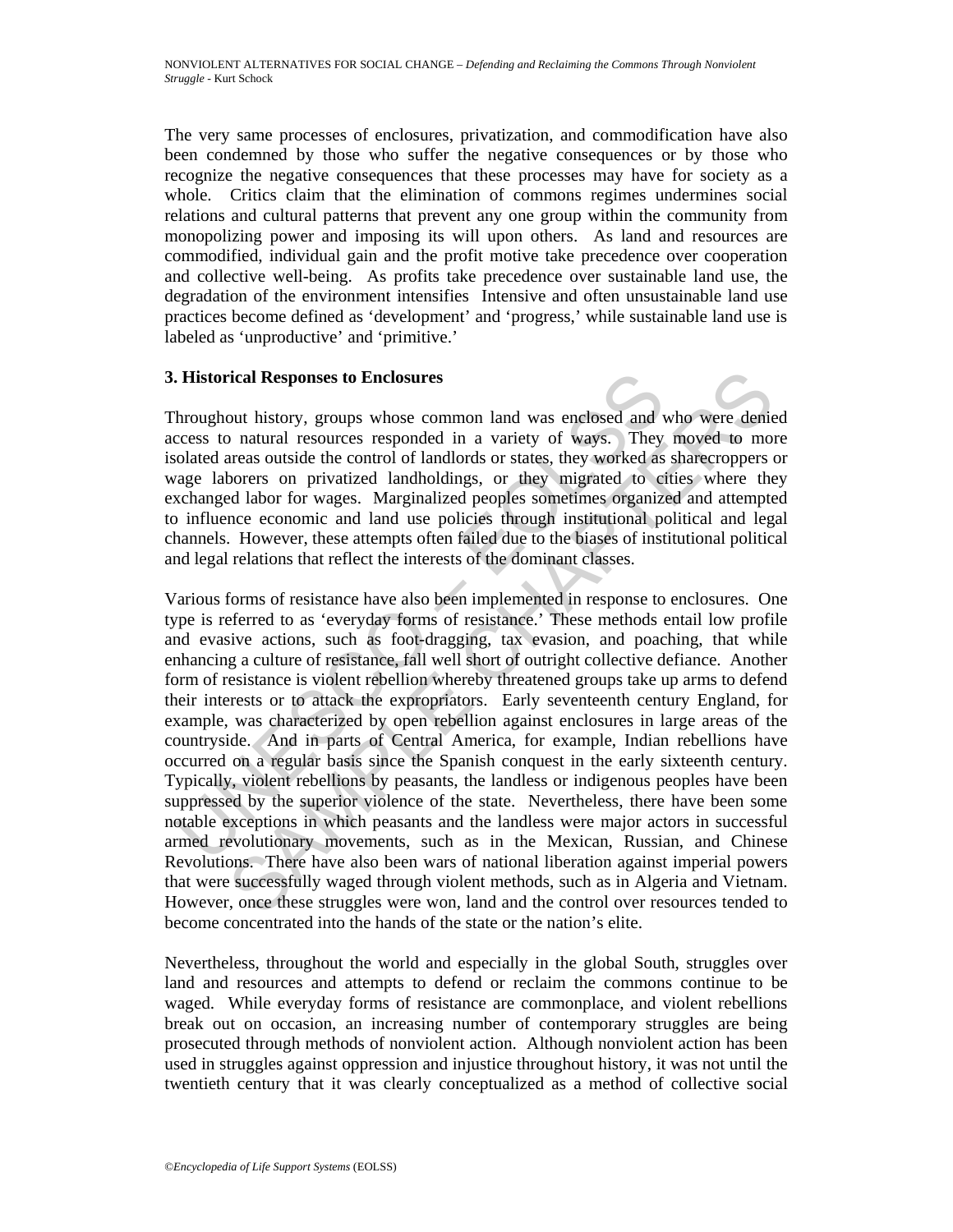struggle. Over the course of the twentieth century, methods of nonviolent action became a deliberate tool for social and political change, being transformed from a largely *ad hoc* strategy based on religious principles or a lack of violent alternatives to a pragmatic, reflective, and organized method of struggle.

During the course of the twentieth century, nonviolent social movements contributed to the independence of colonized territories, the transition from authoritarian regimes to democracies, and the deepening of democratic relations. Nonviolent social movements have had some success challenging patriarchal gender relations and racial and ethnic discrimination. Movements dealing with labor issues, human rights, and peace have also had some success through nonviolent struggle. By the end of the twentieth century nonviolent action became a modular and global method for challenging oppression. That is, the general methods of nonviolent action— such as protest and persuasion, noncooperation, and nonviolent intervention— were adapted to particular contexts and different issues, and these methods were used throughout the world.

hat is, the general methods of nonviolent action— such as protest<br>onccooperation, and nonviolent intervention— were adapted to partici<br>fferent issues, and these methods were used throughout the world.<br>Iethods of nonviolent the general methods of nonviolent action— such as protest and persuasion<br>teration, and nonviolent intervention— were adapted to particular contexts an<br>issues, and these methods were used throughout the world.<br>of nonviolent Methods of nonviolent action do not involve violence or the threat of violence against human beings. These actions bring political, economic, social, emotional, or moral pressure to bear in the wielding of power in contentious interactions between collective actors. Nonviolent action occurs through: (1) acts of omission, whereby people refuse to perform acts expected by norms, custom, law, or decree; (2) acts of commission, whereby people perform acts which they do not usually perform, are not expected by norms or customs to perform, or are forbidden by law, or decree to perform; or (3) a combination of the two. Rather than viewing nonviolent action as one-half of a rigid violent-nonviolent dichotomy, nonviolent action may be better understood as a set of methods with special features that differ from both violent resistance and institutional politics, as well as from everyday forms of resistance.

From the late twentieth century onward, methods of nonviolent action have increasingly been implemented by those resisting enclosures of the commons, expropriations of land and resources, and neoliberal globalization. Some current examples of these social movements are identified in the next section.



TO ACCESS ALL THE **19 PAGES** OF THIS CHAPTER, [Visit: http://www.eolss.net/Eolss-sampleAllChapter.aspx](https://www.eolss.net/ebooklib/sc_cart.aspx?File=E6-120-10)

#### **Bibliography**

Baker, Chris. (2000). "Thailand's Assembly of the Poor: Background, Drama, Reaction." *South East Asia Research* 8, 5-29. [This discusses the origins and the characteristics of the Assembly of the Poor—a poor peoples' movement that challenges development policies in Thailand.]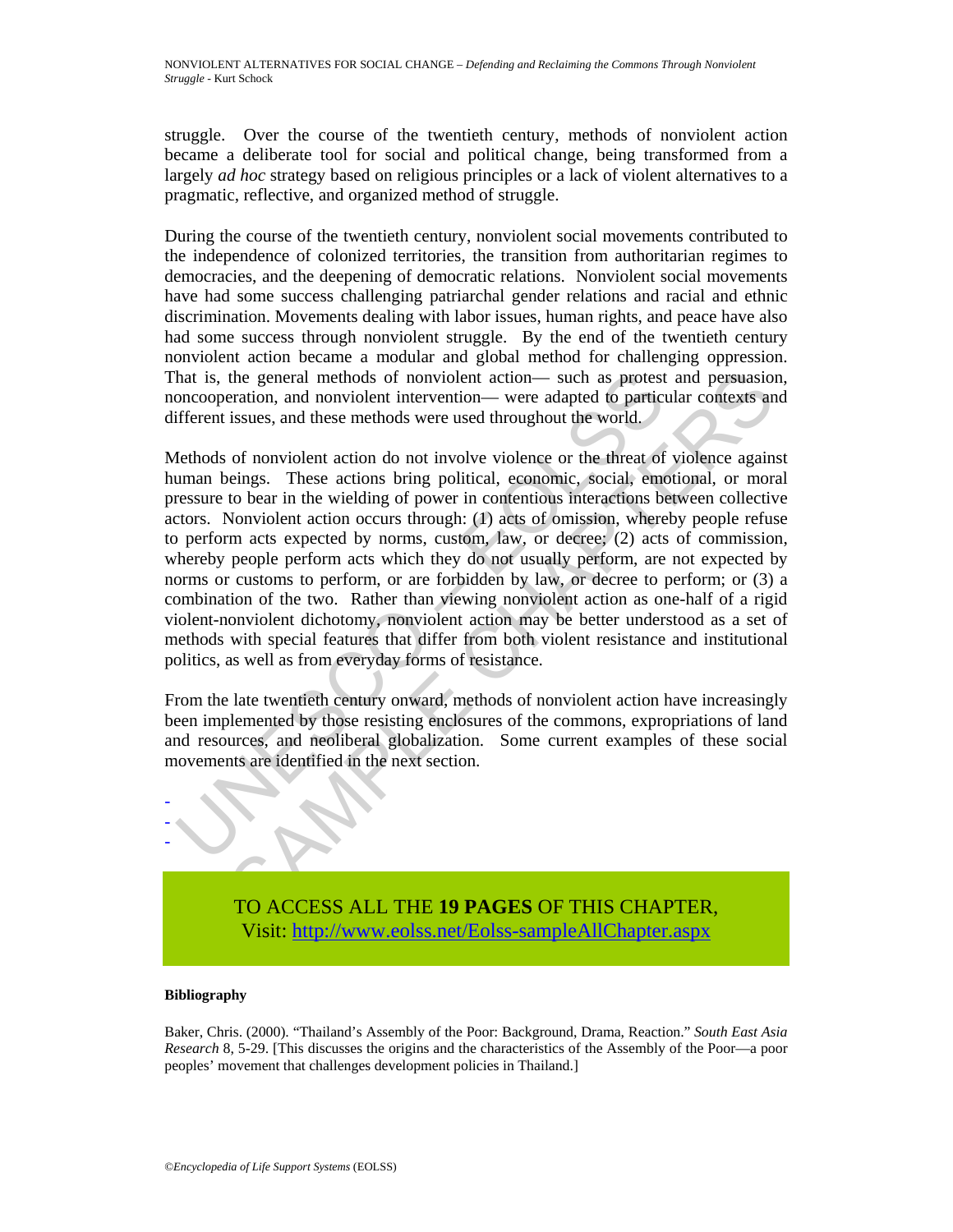Branford, Sue, and Jan Rocha. (2002). *Cutting the Wire: The Story of the Landless Movement in Brazil*. 320 pp. London: Latin America Bureau. [This work provides a history of the MST—the Landless Rural Workers Movement in Brazil, and includes numerous interviews with activists.]

Ecologist, The. (1993). *Whose Common Future? Reclaiming the Commons*. 216 pp. Philadelphia: New Society Publishers. [This is a critical overview of the history of enclosures which provides justifications and discusses strategies for reclaiming the commons.]

Harvey, David. (2003). *The New Imperialism*. 288 pp. Oxford: Oxford University Press. [This work examines the current mode of capitalist expropriation—accumulation by dispossession, and discusses potential strategies of resistance.]

Martin, Brian. (2001). *Nonviolence versus Capitalism*. 187 pp. London: War Resisters' League. [This work examines political strategies for moving beyond capitalism, and argues that nonviolence is the optimal method for challenging capitalist relations and building social alternatives.]

May, Christopher. (2000). *A Global Political Economy of Property Rights: The New Enclosures?* 224 pp. London: Routledge. [This is an examination of contemporary disputes concerning the ownership of resources and knowledge.]

ay, Christopher. (2000). *A Global Polutical Economy of Property Rignis: The New Newton, Dondon:* Routledge. [This is an examination of contempary disputes concerninources and knowledge.]<br>
lissingham, Bruce D. (2003). *The* stoper. (2000). *A Global Pointical Economy of Property Regists: The New Enciosures? 224* p<br>stoutedge. [This is an examination of contemporary digentes of the New Enciosures? 224 p<br>and knowledge.]<br>m, Bruce D. (2003). The A Missingham, Bruce D. (2003). *The Assembly of the Poor in Thailand: From Local Struggles to National Protest Movement*. 237 pp. Chiang Mai, Thailand: Silkworm Books. [This is an ethnographic account of the Assembly of the Poor, a network of rural villagers and urban slum dwellers challenging the dominant development model in Thailand.]

Perelman, Michael. (2000). *The Invention of Capitalism: Classical Political Economy and the Secret History of Primitive Accumulation*. 412 pp. Durham, N.C.: Duke University Press. [This work examines the process of primitive accumulation whereby peasants were dispossessed of their access to land.]

Perelman, Michael. (2002). *Steal This Idea: Intellectual Property Rights and the Corporate Confiscation of Creativity*. 272 pp. New York: Palgrave. [This is a critique of intellectual property rights.]

Ramagundam, Rahul. (2001). *Defeated Innocence: Adivasi Assertion, Land Rights and The Ekta Parishad Movement*. 156 pp. New Delhi: GrassrootsIndia Publishers. [This is an ethnographic narrative of a satyagraha campaign undertaken by *Ekta Parishad*—a Gandhian land rights movement in India.]

Schock, Kurt. (2005). *Unarmed Insurrections: People Power Movements in Nondemocracies*. 228 pp. Minneapolis: University of Minnesota Press. [This work incorporates social movement and nonviolent action theories to explain the outcomes of pro-democracy movements in six authoritarian regimes.]

Schock, Kurt. (2006). "Nonviolent Social Movements." In *The Encyclopedia of Sociology*, edited by George Ritzer. Boston: Blackwell Publishing. [This is an overview essay on the emergence, practice, and future of nonviolent social movements.]

Sharp, Gene. (1973). *The Politics of Nonviolent Action*, 3 Volumes, 902 pp. Boston: Porter Sargent Publishers, Inc. [This is the definitive account of the methods and dynamics of nonviolent action.]

Sharp, Gene. (2005). *Waging Nonviolent Struggle: 20th Century Practice and 21st Century Potential*. 598 pp. Boston: Porter Sargent Publishers, Inc. [This work offers numerous case studies and accounts of dynamics and strategy for nonviolent action.]

Shiva, Vandana. (1997). *Biopiracy: The Plunder of Nature and Society*. 148 pp. Cambridge, Mass.: South End Press. [This is a critical examination of the commercialization of science and the commodification of life and nature.]

Shiva, Vandana. (2005). *Earth Democracy: Justice, Sustainability, and Peace*. 200 pp. Cambridge, Mass.: South End Press. [This examines the history of the enclosure of the commons, and discusses alternative ways of organizing the economy and society.]

Steger, Manfred B. (2005). *Globalism: Market Ideology Meets Terrorism*. Second edition, 209 pp. Lanham, Maryl.: Rowman and Littlefield Publishers, Inc. [This exposes the ideological distortions of globalism and neoliberalism through discourse analysis and identifies challenges to globalism on the left and right.]

Wright, Angus, and Wendy Wolford. (2003). *To Inherit the Earth: The Landless Movement and the Struggle for a New Brazil*. 368 pp. Oakland: Food First Books. [This provides a history of the MST—the